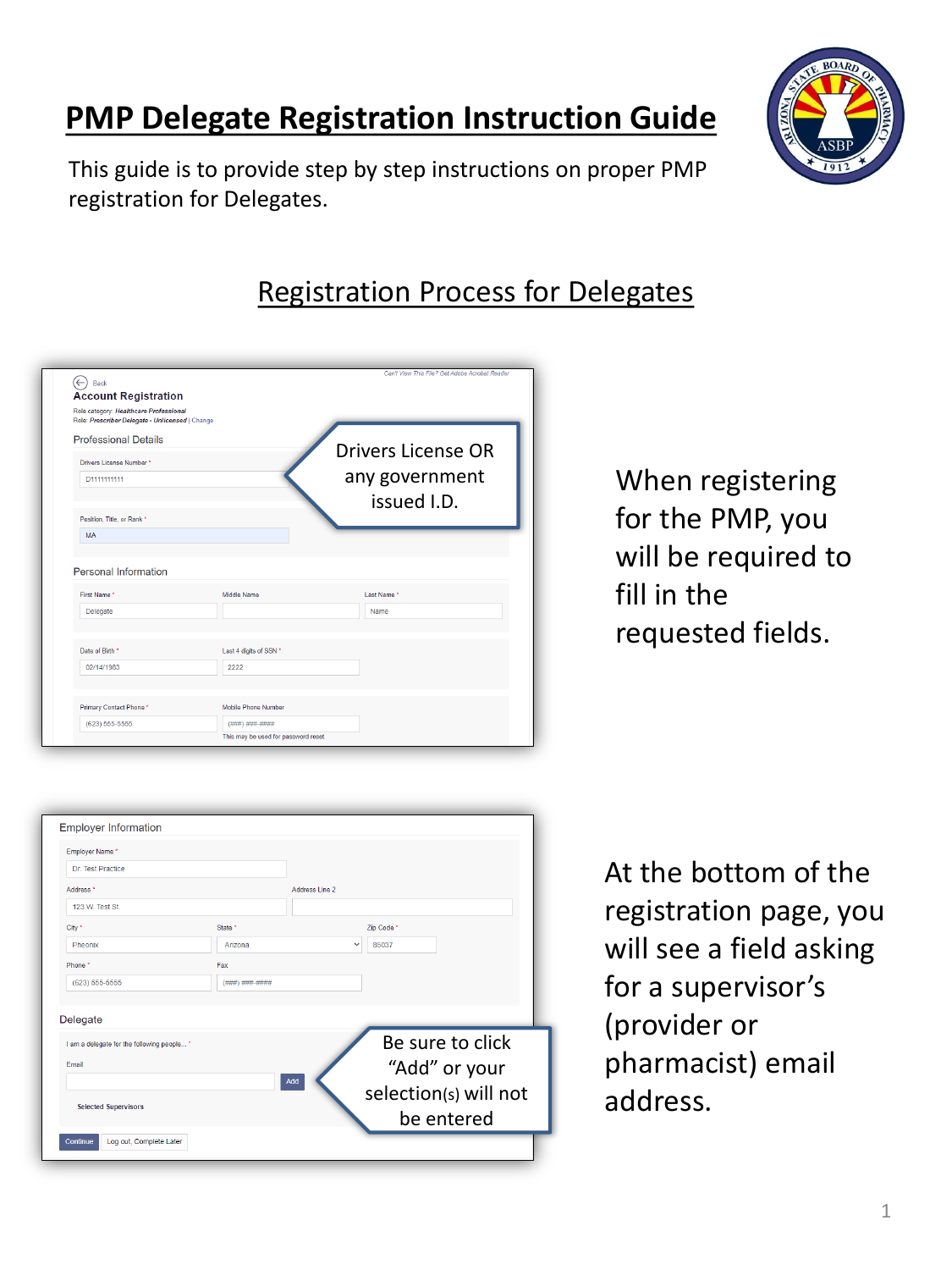| Delegate<br>I am a delegate for the following people * |              |
|--------------------------------------------------------|--------------|
| Email                                                  |              |
|                                                        | Add          |
| <b>Selected Supervisors</b>                            |              |
| Email: DrTest2022@yahoo.com                            | $\mathbf{x}$ |
| Email: Drfakename2033@yahoo.com                        | $\mathbf{x}$ |
|                                                        |              |
| Log out, Complete Later<br>Continue                    |              |

If you are a delegate, in order to access the PMP you must be approved by a supervisor that has an existing account. The supervisor's email address must match the email address the supervisor has listed in their PMP account. If you are pulling reports for multiple supervisors, you will need to add each supervisor's email address for which you will be a delegate for.

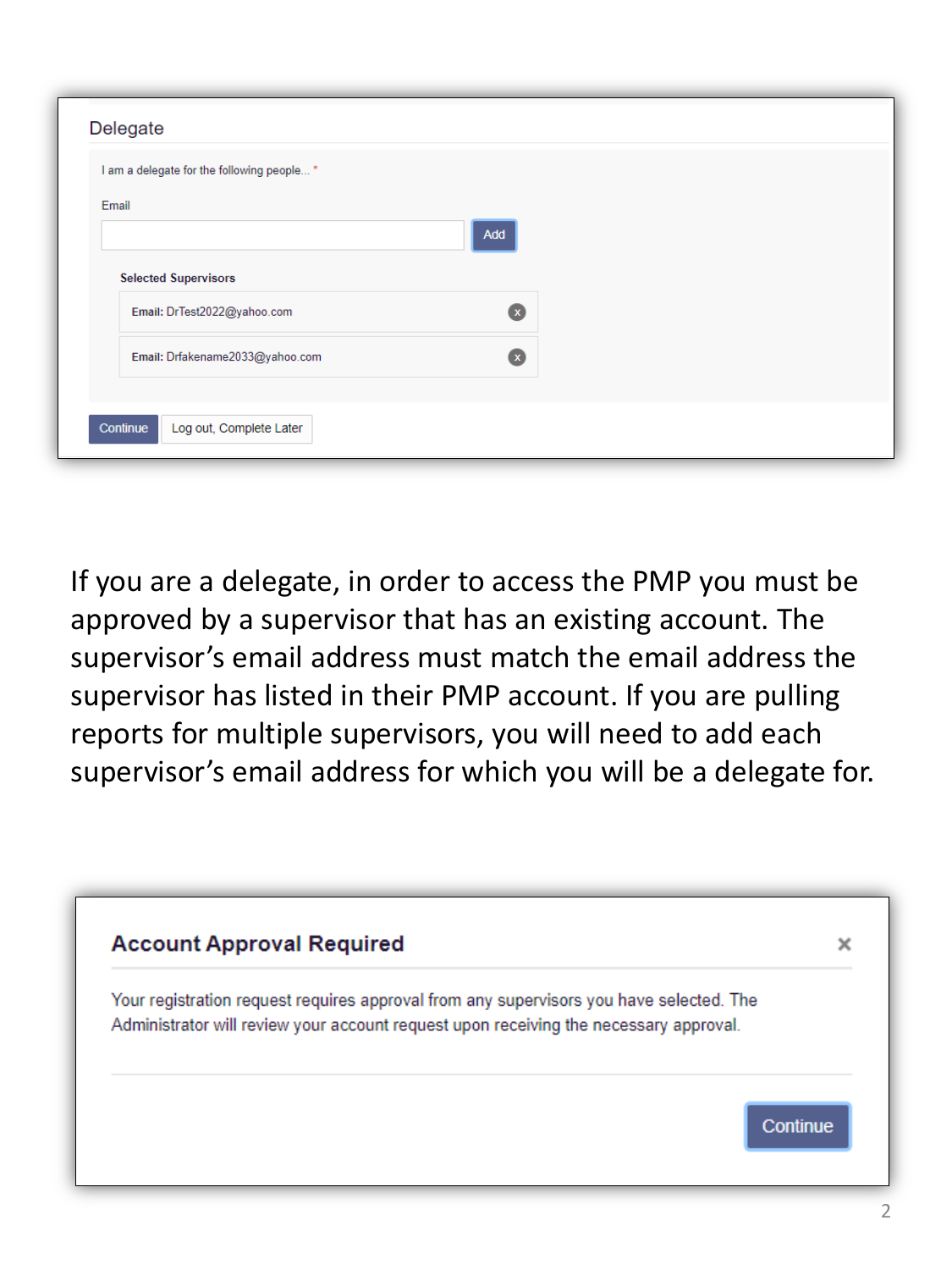| <b>O</b> Registration Process Tutorial         |
|------------------------------------------------|
| Can't View This File? Get Adobe Acrobat Reader |
|                                                |

| $\leftarrow$<br><b>Back</b><br><b>Account Registration</b><br><b>Review Profile Details</b><br>Please take a moment to review the information below before submitting.<br>Role category: Healthcare Professional<br>Role: Prescriber Delegate - Unlicensed   Change<br>Driver's License Number: D1111111111<br>Position, Title or Rank: MA<br>Personal Information Fdit<br><b>First Name: Delegate</b><br><b>Middle Name:</b><br><b>Last Name: Name</b><br>Date of Birth: 02/14/1983<br>Last 4 digits of SSN: 2222<br>Primary Contact Phone: (623) 555-5555<br><b>Mobile Phone Number:</b><br><b>Employer Name: Dr. Test Practice</b><br>Address: 123 W. Test St.<br><b>Address Line 2:</b><br>City: Pheonix<br>State: AZ<br>Zip Code: 85037<br>Phone: (623) 555-5555<br>Fax:<br>Delegate Edit<br>I am delegate for: Drfakename2033@yahoo.com, DrTest2022@yahoo.com |  |
|---------------------------------------------------------------------------------------------------------------------------------------------------------------------------------------------------------------------------------------------------------------------------------------------------------------------------------------------------------------------------------------------------------------------------------------------------------------------------------------------------------------------------------------------------------------------------------------------------------------------------------------------------------------------------------------------------------------------------------------------------------------------------------------------------------------------------------------------------------------------|--|
|                                                                                                                                                                                                                                                                                                                                                                                                                                                                                                                                                                                                                                                                                                                                                                                                                                                                     |  |
|                                                                                                                                                                                                                                                                                                                                                                                                                                                                                                                                                                                                                                                                                                                                                                                                                                                                     |  |
|                                                                                                                                                                                                                                                                                                                                                                                                                                                                                                                                                                                                                                                                                                                                                                                                                                                                     |  |
|                                                                                                                                                                                                                                                                                                                                                                                                                                                                                                                                                                                                                                                                                                                                                                                                                                                                     |  |
|                                                                                                                                                                                                                                                                                                                                                                                                                                                                                                                                                                                                                                                                                                                                                                                                                                                                     |  |
|                                                                                                                                                                                                                                                                                                                                                                                                                                                                                                                                                                                                                                                                                                                                                                                                                                                                     |  |
|                                                                                                                                                                                                                                                                                                                                                                                                                                                                                                                                                                                                                                                                                                                                                                                                                                                                     |  |
|                                                                                                                                                                                                                                                                                                                                                                                                                                                                                                                                                                                                                                                                                                                                                                                                                                                                     |  |
|                                                                                                                                                                                                                                                                                                                                                                                                                                                                                                                                                                                                                                                                                                                                                                                                                                                                     |  |
|                                                                                                                                                                                                                                                                                                                                                                                                                                                                                                                                                                                                                                                                                                                                                                                                                                                                     |  |
|                                                                                                                                                                                                                                                                                                                                                                                                                                                                                                                                                                                                                                                                                                                                                                                                                                                                     |  |
|                                                                                                                                                                                                                                                                                                                                                                                                                                                                                                                                                                                                                                                                                                                                                                                                                                                                     |  |
|                                                                                                                                                                                                                                                                                                                                                                                                                                                                                                                                                                                                                                                                                                                                                                                                                                                                     |  |
|                                                                                                                                                                                                                                                                                                                                                                                                                                                                                                                                                                                                                                                                                                                                                                                                                                                                     |  |
|                                                                                                                                                                                                                                                                                                                                                                                                                                                                                                                                                                                                                                                                                                                                                                                                                                                                     |  |
|                                                                                                                                                                                                                                                                                                                                                                                                                                                                                                                                                                                                                                                                                                                                                                                                                                                                     |  |
|                                                                                                                                                                                                                                                                                                                                                                                                                                                                                                                                                                                                                                                                                                                                                                                                                                                                     |  |
|                                                                                                                                                                                                                                                                                                                                                                                                                                                                                                                                                                                                                                                                                                                                                                                                                                                                     |  |
|                                                                                                                                                                                                                                                                                                                                                                                                                                                                                                                                                                                                                                                                                                                                                                                                                                                                     |  |
|                                                                                                                                                                                                                                                                                                                                                                                                                                                                                                                                                                                                                                                                                                                                                                                                                                                                     |  |
|                                                                                                                                                                                                                                                                                                                                                                                                                                                                                                                                                                                                                                                                                                                                                                                                                                                                     |  |
|                                                                                                                                                                                                                                                                                                                                                                                                                                                                                                                                                                                                                                                                                                                                                                                                                                                                     |  |
|                                                                                                                                                                                                                                                                                                                                                                                                                                                                                                                                                                                                                                                                                                                                                                                                                                                                     |  |
|                                                                                                                                                                                                                                                                                                                                                                                                                                                                                                                                                                                                                                                                                                                                                                                                                                                                     |  |
|                                                                                                                                                                                                                                                                                                                                                                                                                                                                                                                                                                                                                                                                                                                                                                                                                                                                     |  |
|                                                                                                                                                                                                                                                                                                                                                                                                                                                                                                                                                                                                                                                                                                                                                                                                                                                                     |  |
| <b>Submit &amp; Continue</b><br>Log out, Complete Later                                                                                                                                                                                                                                                                                                                                                                                                                                                                                                                                                                                                                                                                                                                                                                                                             |  |

Review profile details, if correct, please select "Submit & Continue".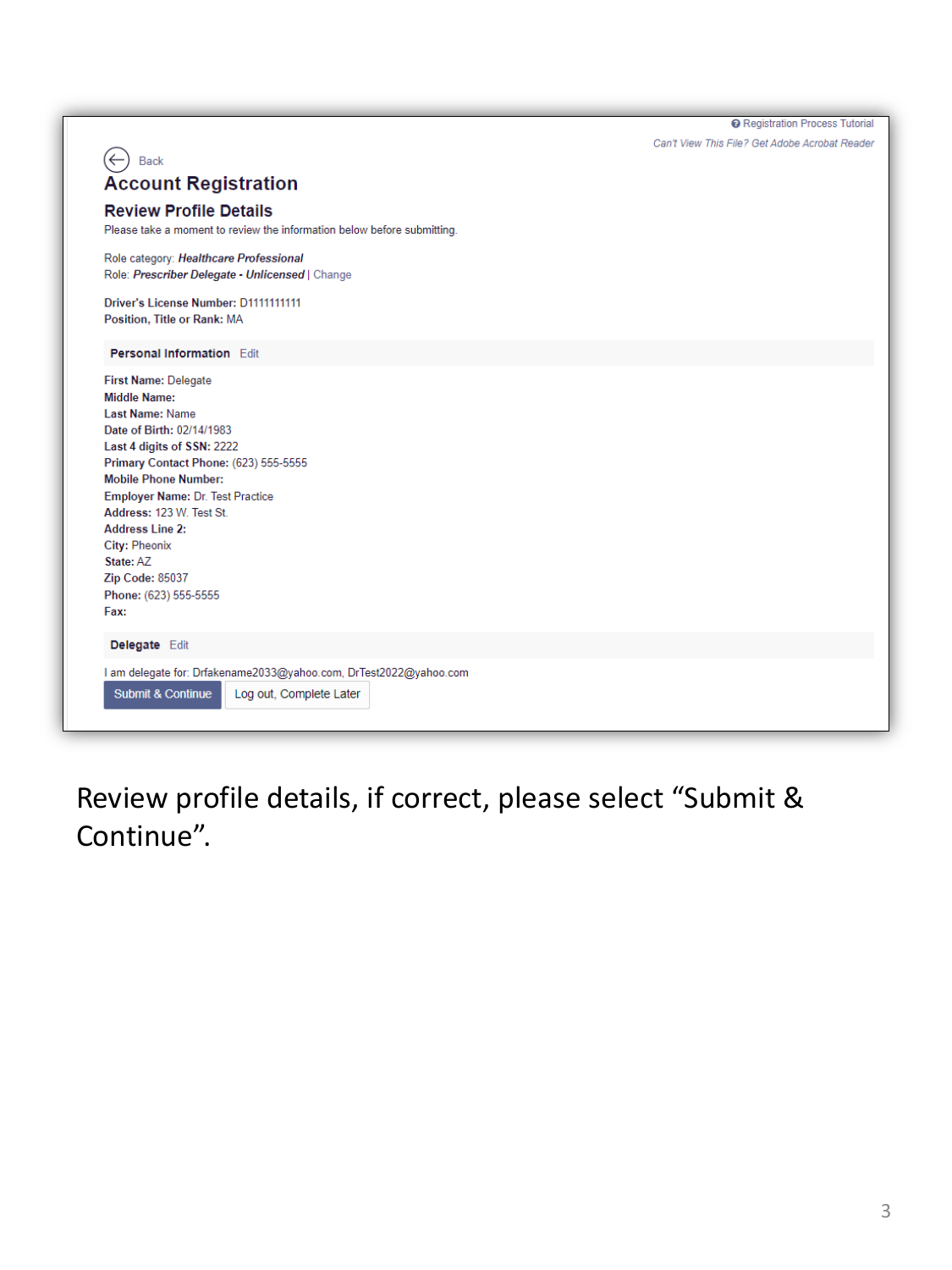|                         | Reject<br>Approve                           |
|-------------------------|---------------------------------------------|
| Delegate (pending)      | 2 Supervisors                               |
| Drivers license (valid) | Dr. Fakename (pending)                      |
| D11111111               | Heathermccoley2033@yahoo.com                |
|                         | Dr. Test (pending)                          |
|                         | Heatharmccolou2022@ughoo.com<br>0 Delegates |
|                         |                                             |

A request for approval will be sent to your supervisor (your supervisor will see requests as shown in image above). You will not be able to pull Utilization Reports under that supervisor until they have approved you as their delegate.



Your PMP registration will remain in Pending status until approved by a supervisor.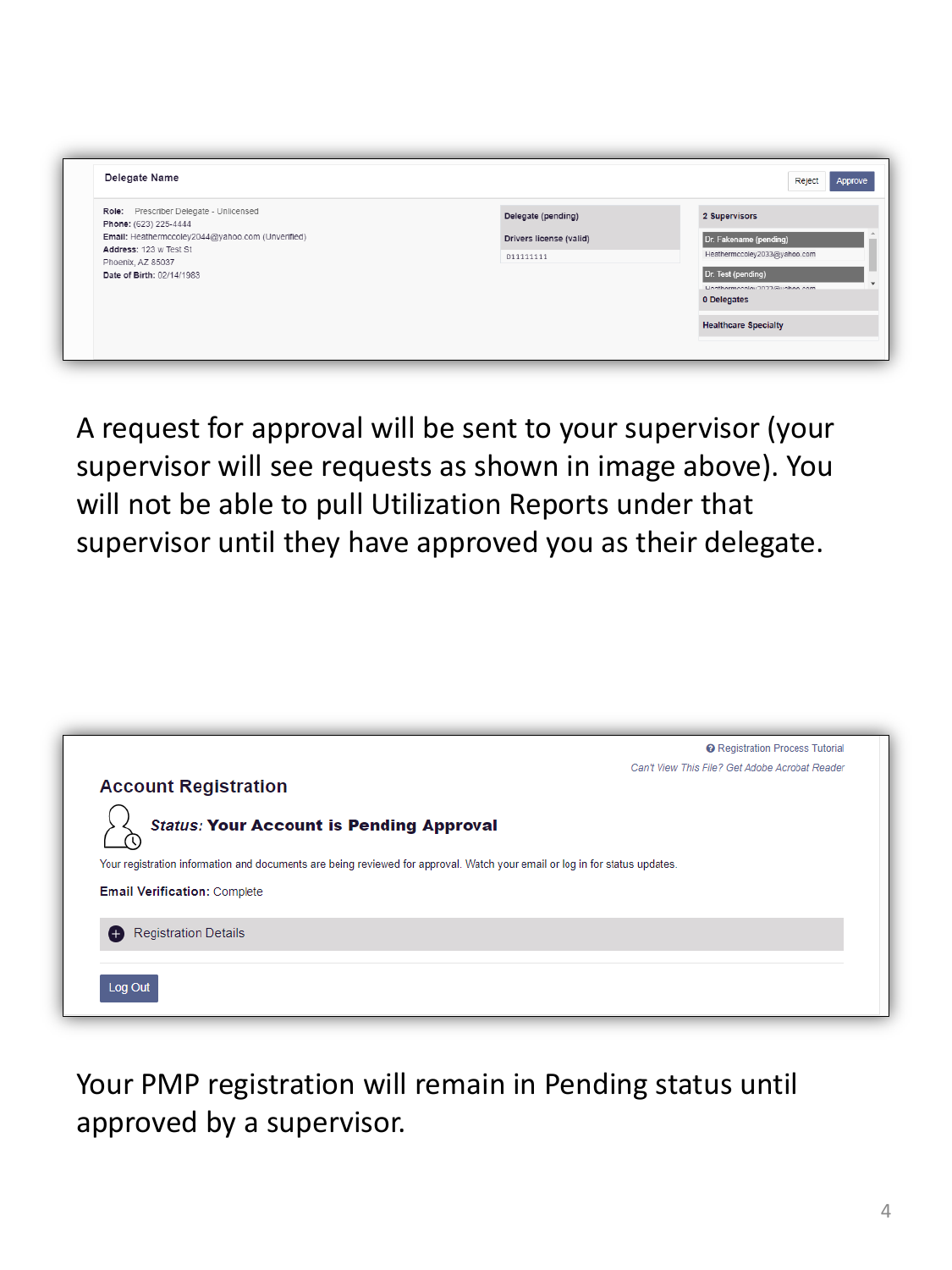| Can't View This File? Get Adobe Acrobat Reader<br><b>Account Registration</b>                                                                                                                                                                                        |  |
|----------------------------------------------------------------------------------------------------------------------------------------------------------------------------------------------------------------------------------------------------------------------|--|
| <b>Status: Your Account is Pending Approval</b>                                                                                                                                                                                                                      |  |
| Your registration information and documents are being reviewed for approval. Watch your email or log in for status updates.                                                                                                                                          |  |
| Email Verification: Not Complete - Please                                                                                                                                                                                                                            |  |
| By clicking Registration Details, you will be able to<br><b>Registration Details</b><br>see your account registration information.                                                                                                                                   |  |
| If you need to update any of the registration de-                                                                                                                                                                                                                    |  |
| Role category: Healthcare Professional<br>Role: Prescriber Delegate - Unlicensed                                                                                                                                                                                     |  |
| <b>Professional Details</b>                                                                                                                                                                                                                                          |  |
| Driver's License Number: D1111111111<br>Position. Title or Rank: MA<br><b>Personal Information</b>                                                                                                                                                                   |  |
| <b>First Name:Delegate</b><br><b>Middle Name:</b><br><b>Last Name:Name</b><br>Date of Birth:02/14/1983<br>Last 4 digits of SSN:2222<br>Primary Contact Phone: (623) 555-5555<br><b>Mobile Phone Number:</b><br><b>Employer Information</b>                           |  |
| <b>Employer Name: Dr. Test Practice</b><br>Address: 123 W. Test St.<br><b>Address Line 2:</b><br>City: Pheonix<br>State:AZ<br>Zip Code:85037<br>Phone: (623) 555-5555<br>Fax:<br><b>Delegate</b><br>I am delegate for:Drfakename2033@yahoo.com, DrTest2022@yahoo.com |  |
| Log Out                                                                                                                                                                                                                                                              |  |

Once your supervisor has approved you as their delegate, you will need to read, Accept, and Agree to the End User Agreements.

|                           | <b>Bamboo Health End User Agreement</b>                                                                                                                                                      |
|---------------------------|----------------------------------------------------------------------------------------------------------------------------------------------------------------------------------------------|
|                           | In order to protect access to patient data and ensure compliance with software Terms of Use, we require annual acceptance of the following agreement before continuing.                      |
|                           | By checking the following boxes, I affirm that the following statements are accurate and truthful:                                                                                           |
| I have not, and will not: |                                                                                                                                                                                              |
| o.                        | Share my login credentials (email and password) with any person.                                                                                                                             |
|                           | Allow my login credentials (email and password) to be used by any automated software or program (e.g. Bots, Scrapers).                                                                       |
| $\Box$                    | Allow any automated software or program to act as a delegate under my supervision.                                                                                                           |
| $\Box$                    | Use data from the Prescription Drug Monitoring Program (PDMP) for any purpose other than as permitted or required by applicable law.                                                         |
| $\Box$                    | Provide data from the Prescription Drug Monitoring Program (PDMP) to any other person or entity except as expressly permitted under applicable law.                                          |
| $\Box$                    | Alter or modify data from the Prescription Drug Monitoring Program (PDMP) except as permitted through the AWARxE platform.                                                                   |
| requirements of use.      | I certify that I am authorized to access the PMP, the identifying information on my account I have entered is true and accurate, I am the owner of this account, and I comply with the above |
|                           | Note that failure to comply with the above requirements is a violation of the software Terms of Use and may be punishable under State and Federal law.                                       |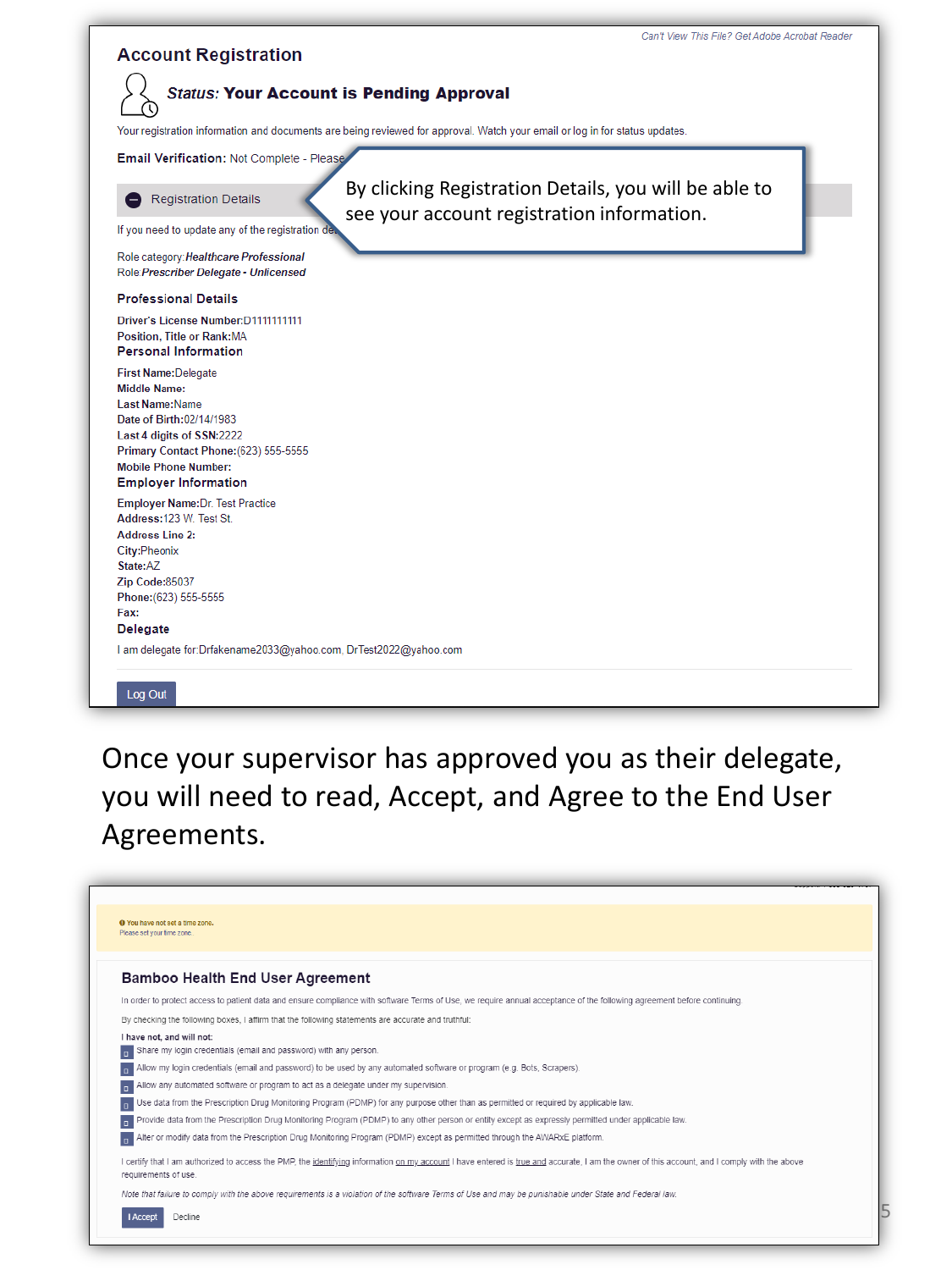| <b>End User License Agreement</b>                                                                                                                                                                                                                  |
|----------------------------------------------------------------------------------------------------------------------------------------------------------------------------------------------------------------------------------------------------|
| ARIZONA PRESCRIPTION MONITORING PROGRAM ACCEPTABLE USE POLICY                                                                                                                                                                                      |
| Prescriber, Pharmacist, Delegate, Law Enforcement, and Regulatory Boards                                                                                                                                                                           |
| The Arizona Prescription Monitoring Program (PMP) is designed to provide patient-<br>specific prescription data for prescribers and pharmacists who have a practitioner-patient<br>relationship to help make informed patient treatment decisions. |
| A prescriber, pharmacist, or delegate is authorized to request a Patient Rx History Report<br>on an individual ONLY IF:                                                                                                                            |
| 1. The request is for the purpose of providing medical treatment or pharmaceutical<br>services                                                                                                                                                     |
| <b>AND</b>                                                                                                                                                                                                                                         |
| 2. The prescriber or pharmacist has a current practitioner-patient relationship, or is<br>initiating a practitioner-patient relationship with the individual named in the request.                                                                 |
| 3. Prescribers and pharmacists are permitted to use delegates. If working as a delegate,<br>the prescriber or pharmacist may authorize an individual to register with Arizona PMP                                                                  |
| Cancel<br>I Agree                                                                                                                                                                                                                                  |

After accepting the End User Agreement, you will be taken to the Homepage on your PMP account.